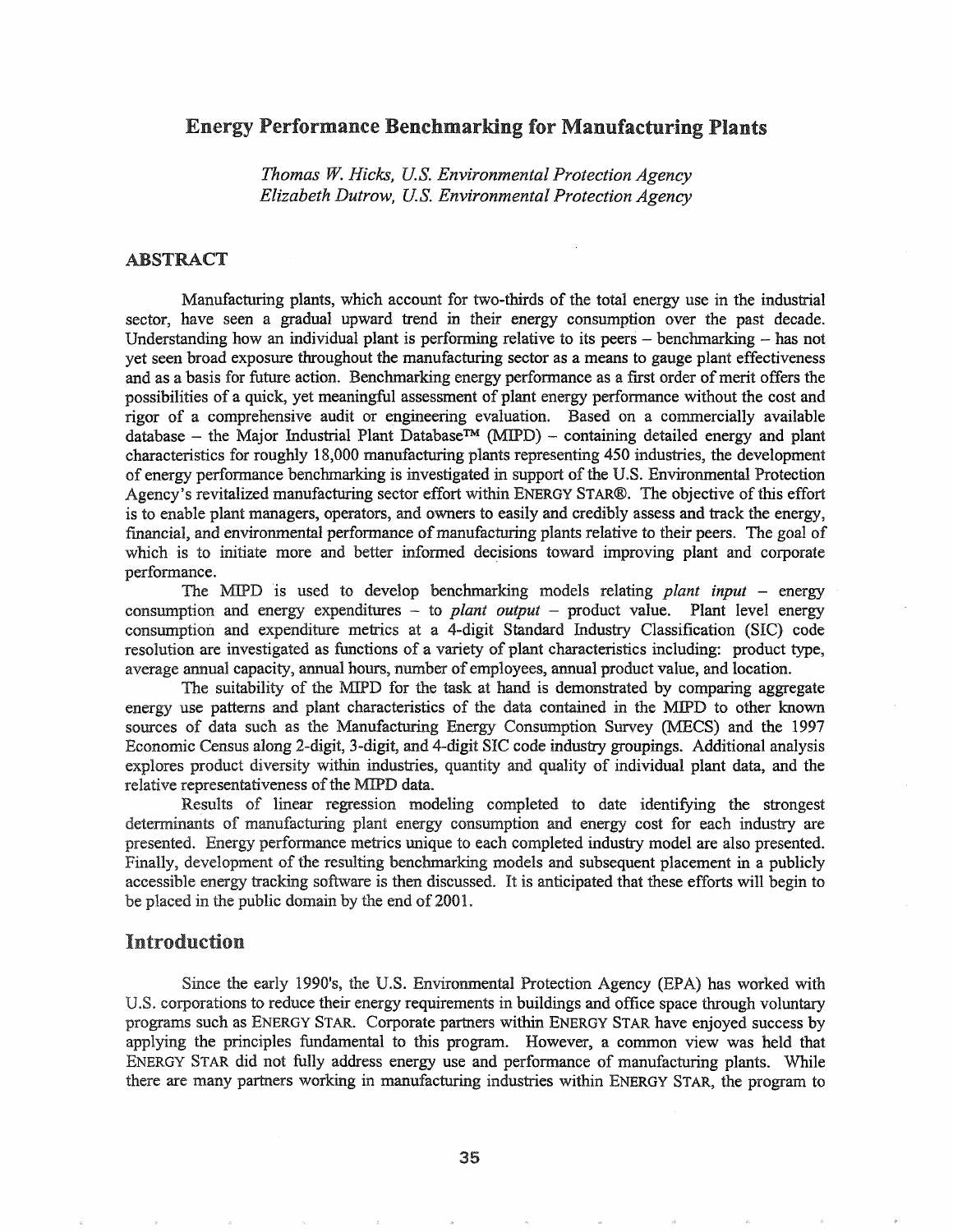date has focused primarily on the energy use and performance of commercial buildings rather than manufacturing plants.

In the upcoming year, the EPA is poised to deliver new program components to facilitate broader corporate participation in ENERGY STAR. The business-oriented approach for building owners central to ENERGY STAR will be expanded to accommodate the energy use of manufacturing businesses. With introduction of the enhanced industrial manufacturing offering, ENERGY STAR will have a complete group of tools that will appeal to all corporate partners.

EPA hopes to make tools available to the public that are capable of assessing the performance of individual plants relative to a national set of peer plants. The objective of these tools is to provide plant managers and corporate executives with a quick and inexpensive means to assess how their plants are performing in terms of their energy consumption. Such information can be used to prioritize corporate resources; identify good performing plants from poor performing ones; quantify opportunities for improvement; raise awareness of the need for improvement; and understand performance relative to peers as a measure of overall competitiveness.

### Background

According to Energy Information Administration (EIA) estimates, the industrial sector accounted for approximately 33.5 percent of the total energy consumption in the United States in recent years. Not surprisingly, the industrial sector also produced 36 percent of the total carbon dioxide emissions in the United States due, in large part, to combustion of fossil fuels.

Within the industrial sector, defined to include the manufacturing, agricultural, mining, and construction industries, 77 percent of both the energy consumption and carbon dioxide emissions emanate from manufacturing. The EIA estimates that there are approximately 380,000 manufacturing establishments of varying sizes which consumed 16,186 trillion Btu of energy in 1994. Manufacturing energy consumption is expected to increase by over 8 percent when EIA releases its 2000 estimates and by over 19 percent by 2010.

Given these trends in energy consumption and carbon dioxide emissions within the manufacturing industry, the EPA has begun investigating the usefulness of metrics that relate plant energy consumption to plant production as a means to enable plant managers to assess their performance. Having an understanding of the energy performance relative of a particular plant to its peers can be a convincing indicator for the need and the potential impact of improvements. Currently, only a handful of industries have the capability to assess plant performance relative to their peers. The objective of the effort described herein is to develop and promote an energy performance benchmarking capability for many more unique industries.

While the EPA is currently pursuing the development of plant productivity indices at a fourdigit Standard Industrial Classification (SIC) level, EPA is also exploring simpler energy operating ratios, also at a four-digit SIC level, relating plant energy input to plant production measures. Though simpler and less robust than the plant productivity indices under consideration, the analysis behind the energy operating ratios is no less rigorous. Two particular metrics are being explored: 1) Energy Output Ratio; and 2) Energy Cost per Plant Hour. The Energy Output Ratio (E\$OR) is simply a ratio of an individual plant's annual energy cost to its annual shipment value; both measured in dollars (\$). The Energy Cost per Plant Hour (E\$/HR) is just the annual energy cost in dollars per plant hour.

By examining how these metrics relate to various plant operating characteristics through regression analysis, it is hoped that statistically significant relationships can be found. These relationships can then be used to construct models that may act as the basis for assessing individual plant performance relative to a peer group.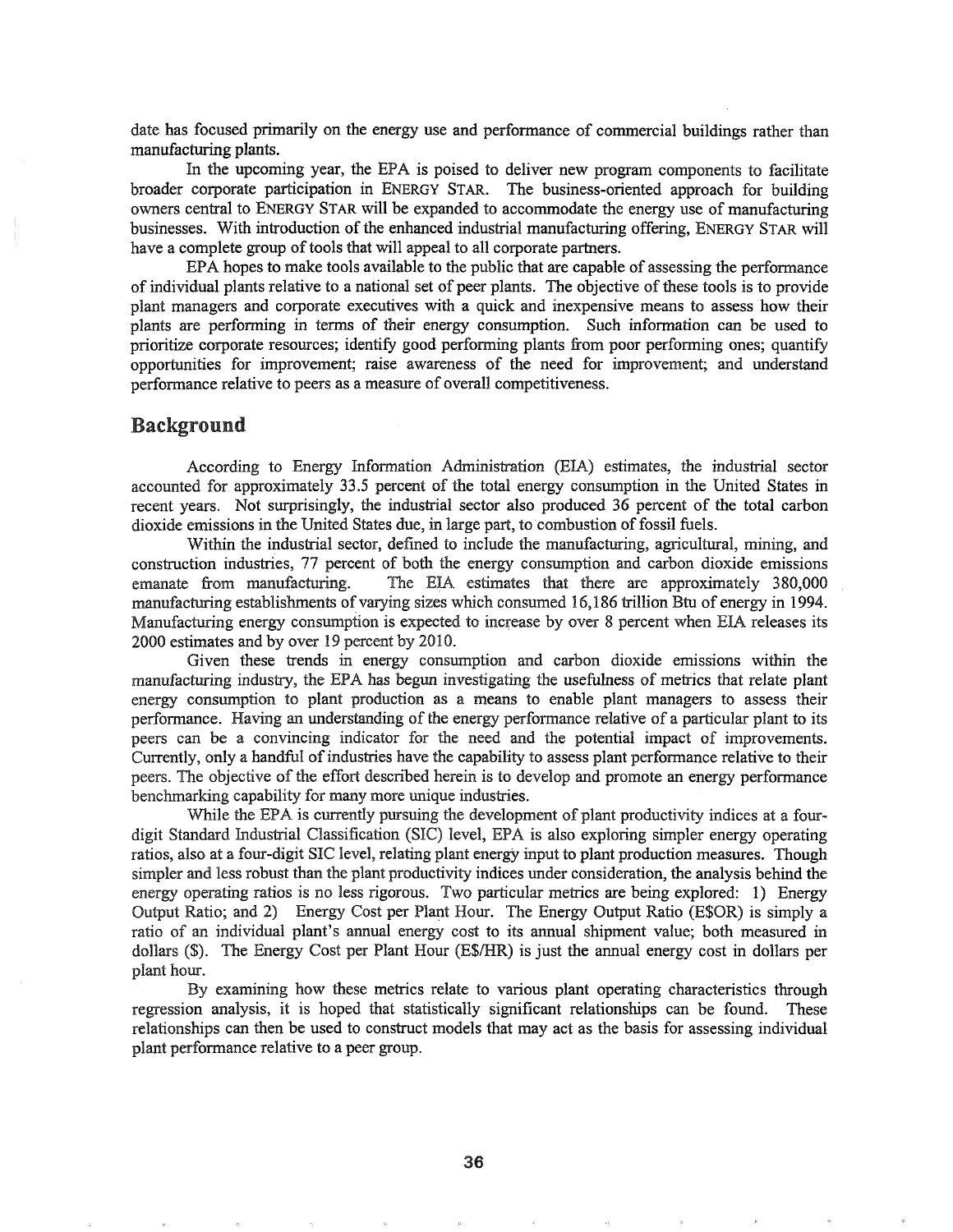# Database

### Manufacturing Energy Consumption Survey

The Manufacturing Energy Consumption Survey (MECS), administered by the EIA, is the most comprehensive source of published national-level data on energy-related information for manufacturing establishments. EIA obtains information from a national representative sample of manufacturing establishments classified in SIC 20 through 39 of the U.S. economy as defined by the Office of Management and Budget. With a sample size of 22,173 establishments, the MECS was undertaken to represent approximately 250,000 of the largest manufacturing establishments which translates to roughly 98 percent of the U.S. economic output from the manufacturing industry.

The SIC system, on which the MECS is based, is a hierarchical system that divides the manufacturing sector into 20 major industrial groups (two-digit codes), 139 industry groups (threedigit codes), and 459 industries (four-digit codes). MECS provides aggregate results for all 20 major industrial groups, 3 industry groups, and 49 industries. The Census Bureau serves as the collecting and compiling agent for EIA in conducting the MECS. As such, all data reported are considered confidential under the provisions of Title XIII of the U.S. Code. While data is made available to the public in the fonn of selected tables published by EIA, the public cannot access the micro data directly. Instead, the Census Bureau accepts proposals to conduct research to analyze the data for specific interests. All approved research activities must be accomplished by official agents of the Census Bureau. .

While the MECS database is quite large and comprehensive, access is very limited. Despite a large sample size, only 49 of the 459 four-digit SIC code industries have a sufficient number of data records to warrant the publishing of results. Furthermore, the most current, published version of the MECS was conducted in 1994 and published in 1997. Thus, the data contained in the current survey is over six years old at this point. The next MECS survey was conducted for reporting year 1998, with publication expected to be in late 2001. Because of these limitations, the MECS dataset was eliminated from consideration as the basis for simple, energy performance benchmarks.

### Major Industrial Plant Database

The' Major Industrial Plant Database (MIPD) contains data for approximately 18,000 manufacturing establishments spanning 454 of the 459 individual, four-digit SIC industries and can be purchased by the public. Data is collected in a 3-year rolling cycle format where 1,500 records are updated per quarter, or 6,000 per year. Thus, at any given point, the MIPD contains data as current as 3-months old and as old as 33 months old. Unlike the MECS, the MIPD collects a limited number of variables. However, the variables include the several major operating characteristics, energy consumption and  $cost - a$  measure of the input, shipment value information  $- a$  measure of the plant output, and other plant characteristics. The MIPD also identifies specific product information within four-digit SIC industries. See Figure-1 for sample record showing some, but not all, of the characteristics collected by the MIPD survey for one plant.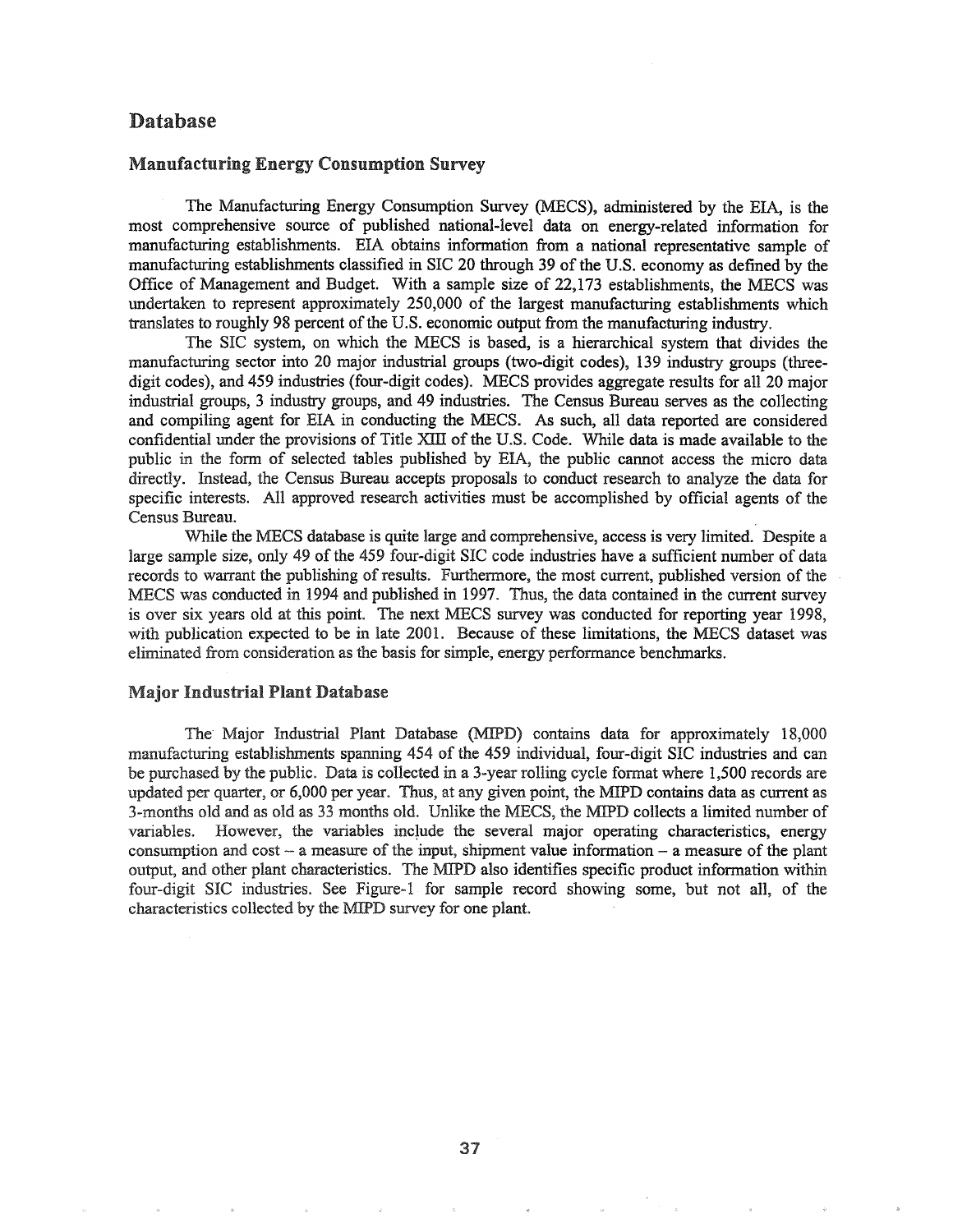------- PLANT CODE: xxxxxx ------- EXAMPLE CORP 123 Main Street Ultimate Duns: xxxxxxxxxx Anywhere, USA 12345-6789 Parent Co: EXAMPLE PARENT, INC.<br>Plant Hours: 8736 Plant Hours: Prod Emps: 100<br>Capacity Util: 65 Capacity Util: 65<br>Shipment Value: 14324 Shipment Value: Sic Code: 3255 Industry: Clay Refractories Electric Utility: ABC Power Corp Electric Price: .1012 Electric Use: 5280<br>Electric Demand: 604 % Generated on Site: 604 % Generated on Site: 0 Cogeneration: N Gas Utility: XYZ GAS DISTRIBUTION Gas MMcf/day: . . . 49 Gas MMcf/vr: 180 Total Fuel: 180000 Oil (MMBtu): 0 Gas (MMBtu): 180000 Residual Oil: 0 Distillate Oil: 0 Coal Use: 0 Feedstock: 0 Furnace: 162000<br>Boiler (MMbtu): 18000 Boiler Capaci 18000 Boiler Capacity: 13400

### Figure 1. Sample MIPD Record

Average Capacity: 0 Number of Boilers: 2<br>Steam Demand: 2394 Steam Temp: 270

Steam Pressure: 100 Gas Contact:

Steam Demand: 2394<br>Steam Pressure: 100

Although the MIPD contains data on a limited number of individual plant characteristics, the characteristics that are collected appear intuitively important variables and thus well-suited for the development of regression analysis and modeling. Furthermore, although any snapshot of the MIPD contains data collected over a 30-month range versus the 6-month range in the MECS, the data is significantly more current than that found in the MECS. MECS data can be as current as 2-1/2 years old and as old as 6-1/2 years old depending on at which point in the MECS production cycle the data is obtained. Because the MIPD appeared to be relatively robust, more current, and more accessible, it was chosen as the database to serve as the basis for the analysis.

#### Database Comparability

One of the major concerns in using the MIPD as the basis for the regression analysis is that it is not conducted to be a representative sample as was the case with the MECS and is thus subject to self-selection bias. With that said, it was hoped that through comparisons of aggregate energy use patterns and plant characteristics of the data contained in the MIPD to MECS data, that the viability of MIPD for the desired task could be better understood& Rather than investigating at a macro level (i.e. two-digit SIC major industrial groups), comparability was examined at the finest resolution possible - the four-digit SIC industry level. Here, though, limitations of the MECS allow for such checks on just 49 of the 459 four-digit SIC industries.

Table 1 shows results from MECS and the MIPD for one of the fIrst industries to be examined as part of this project - SIC 2082 Malt Beverages. Another industry examined, SIC 2026 -Fluid Milk, was not part of MECS as a four-digit SIC industry. According to the MECS, in 1994 there were 140 total establishments in the Malt Beverages industry. Of these, the MECS sample included 30 compared to the 40 establishments that were contained in the MIPD snapshot covering the time period from July 1998 through January  $2001$ .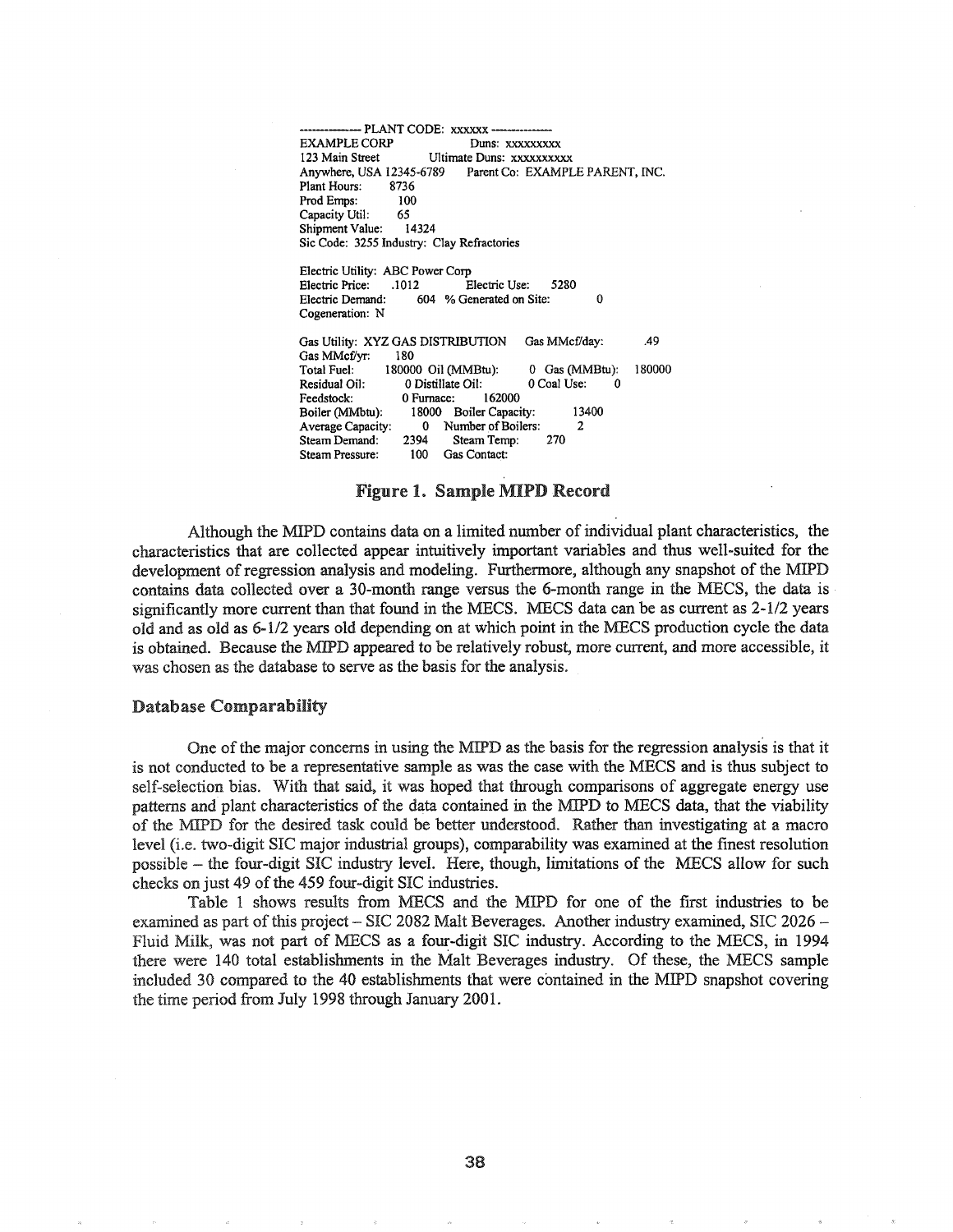|                                           | <b>MECS</b> (1994) | <b>MIPD</b>     | <b>Units</b>                     |  |  |  |  |
|-------------------------------------------|--------------------|-----------------|----------------------------------|--|--|--|--|
| Sample Size                               | 30                 | --              |                                  |  |  |  |  |
| # of Plants                               | 140                | 40              |                                  |  |  |  |  |
| Age of Data                               | 6.5 to 7 years     | 3 to 33 months  |                                  |  |  |  |  |
| <b>Frequency of Non Electric Fuel Use</b> |                    |                 |                                  |  |  |  |  |
| Natural Gas                               | 95%                | 95%             |                                  |  |  |  |  |
| <b>Residual Oil</b>                       | 34%                | 25%             |                                  |  |  |  |  |
| Distillate Oil                            | 25%                | 10%             |                                  |  |  |  |  |
| Coal                                      | 24%                | 15%             |                                  |  |  |  |  |
| <b>Average Energy Rates</b>               |                    |                 |                                  |  |  |  |  |
| Electricity                               | 0.053              | 0.059           | \$/kWh                           |  |  |  |  |
| Natural Gas                               | 3.37               | 3.75            | \$/MBtu                          |  |  |  |  |
| <b>Energy Consumption</b>                 |                    |                 |                                  |  |  |  |  |
| Electricity                               | $\overline{8}$     | 11              | $1 \times 10^{12}$ Btu           |  |  |  |  |
| Natural Gas                               | $\overline{22}$    | $\overline{17}$ | $1 \times 10^{12}$ Btu           |  |  |  |  |
| Other                                     | 21                 | 15              | $1 \times 10^{12}$ Btu           |  |  |  |  |
| Total                                     | $\overline{51}$    | 43              | $\frac{1}{1} \times 10^{12}$ Btu |  |  |  |  |
| <b>Energy Cost</b>                        |                    |                 |                                  |  |  |  |  |
| Electricity                               | 123                | 187             | $1 \times 10^6$ \$               |  |  |  |  |
| Natural Gas                               | 59                 | $\overline{65}$ | $1 \times 10^6$ \$               |  |  |  |  |
| Other                                     | 39                 | 16              | $1 \times 10^6$ S                |  |  |  |  |
| Total                                     | $\overline{221}$   | 268             | $1 \times 10^6$ \$               |  |  |  |  |
| <b>Energy Ratios</b>                      |                    |                 |                                  |  |  |  |  |
| Energy/Employee                           | 1694               | 1778            | MBtu/Employee                    |  |  |  |  |
| <b>Energy/Shipment Value</b>              | 3000               | 2172            | Btu/\$                           |  |  |  |  |
| Other                                     |                    |                 |                                  |  |  |  |  |
| <b>Ability to Fuel Switch</b>             | 23%                | 25%             |                                  |  |  |  |  |
| <b>On-site Generation</b>                 | 15%                | 13%             |                                  |  |  |  |  |

Table 1. Comparison of MECS and MIPD for SIC 2082 Malt Beverages

In this particular case, there are several notable comparisons that suggest compatibility between the two data sets. First the prevalence of gas usage (95 percent) was equal in both the MECS and the MIPD. The ability to fuel switch and the presence of on-site electricity generation were also very similar. Given the gap in the age of the respective databases, the average fuel costs showed an increase from the MECS data to the MIPD as would be expected. Perhaps most significantly of all, the energy consumption ratio relating total annual energy consumption to the number of employees for both database were within 5 percent of one another.

Comparisons of energy consumption and energy cost revealed some inconsistencies on the surface. The MECS data reported a total energy consumption of 51 trillion Btu for 140 Malt Beverage establishments in 1994 while the MIPD indicated a total energy consumption of 43 trillion Btu for just 40 Malt Beverage establishments. Likewise, the MECS data showed total energy cost of \$ 221 million versus the \$ 267 million reported in the MIPD. These figures are seemingly inconsistent, but can perhaps be explained by two factors both of which relate to the differential in age of the two databases. First, average age of the data contained in the MECS is 6-1/2 years old while the average age of the MIPD data is roughly  $1-1/2$  years old. The cost of energy over those five years certainly has increased which may account for some of the difference.. Secondly, and likely more significant, is the fact that the Malt Beverage industry experienced a "boom" from the early 90's to the late 90's. This boom is largely attributable to the tremendous increase in demand and subsequent supply of "micro-breweries" across the country.. Thus, it is not likely that the magnitude of this market effect would have been totally picked up by the MECS survey in 1994. Further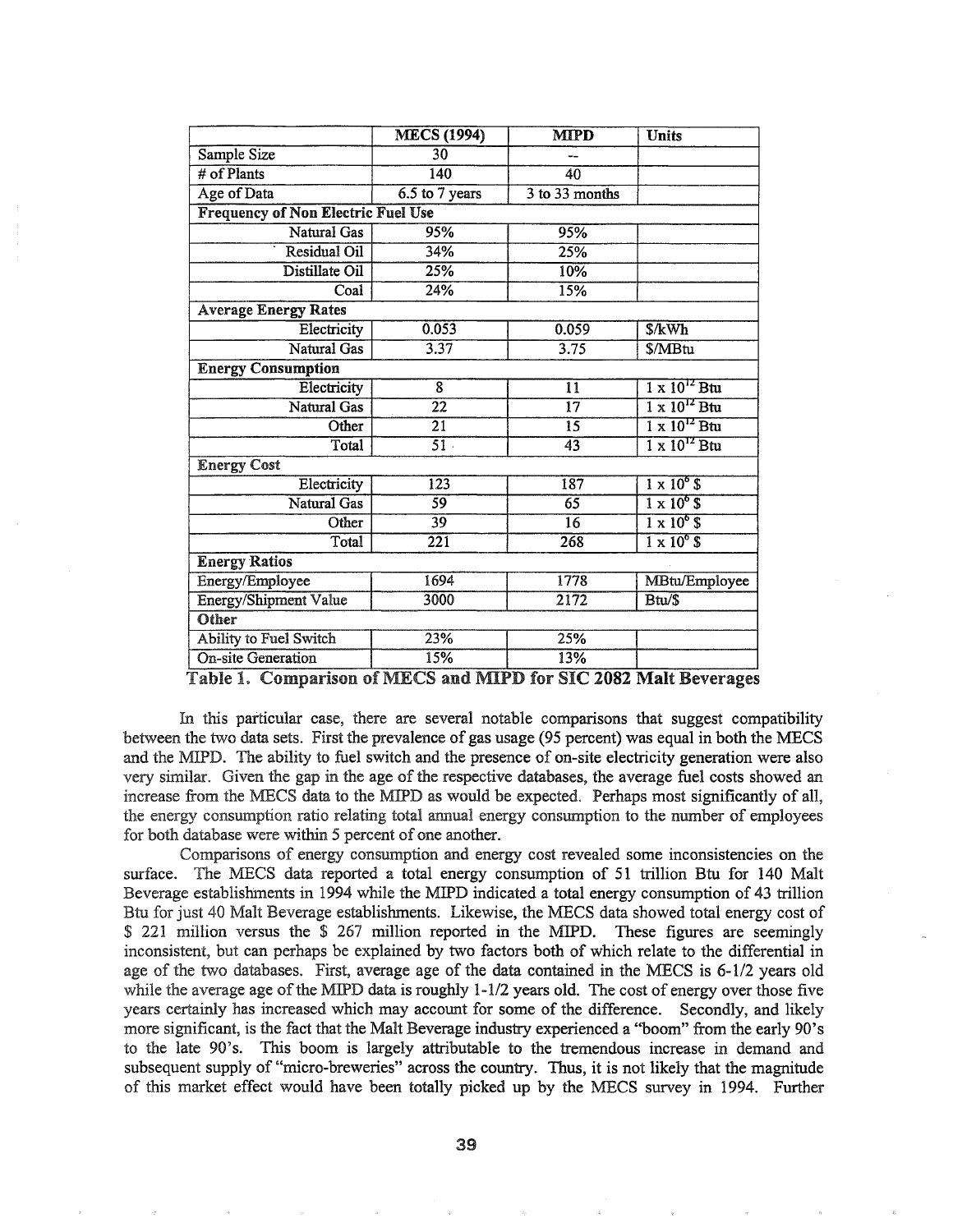analysis is warranted before definitive conclusions can be made, however, in this particular example, one could argue that the datasets are fairly consistent with one another, though the possibility of selfselection bias remains.

### Approach

Annual energy consumption in units of \$ and BTUs, plant characteristics, and annual shipment value were extracted from the MIPD database for two industries: SIC 2026 - Fluid Milk; and SIC  $2082$  - Malt Beverages. In order to better understand the possibilities of providing the manufacturing sector with benchmarking models, three additional industries are planned to be analyzed. These include: SIC 2046 - Wet Corn Milling; SIC 2273 - Carpet and Rugs; and SIC 3711 - Motor Vehicles and Car Bodies. These unique four-digit SIC industries were selected for their ability to shed light on a variety of subjects of concern relating to plant benchmarking. In particular, product homogeneity within four-digit SIC industries, the lack thereof, energy intensity of industry relative to peers, and industry complexity were chief among these issues. Upon conclusion of the analysis for these initial five industries, it is intended that the project be re-assessed to determine what, if any, modifications to assumptions or procedure may be required.

Figure-2 is a simple block diagram illustrating the extent of the MIPD data available for each plant. On the input side, the annual energy consumption, cost, as well as demand are known. On the output side, the annual shipment value of the primary product generated by the plant as well as specific product information is known. Concerning the plant itself, the MIPD provides several core plant characteristics including annual plant hours, average plant capacity, number of production employees, number of total employees, location (zip code, latitude, and longitude) among others.

The MIPD also provides indications of the prevalence of on-site electricity generation, fuel switching, and steam use.. While the plant characteristic data in the MIPD appears to include the major factors which may influence plant energy use and cost, one noticeable omission is that the MIPD does not contain information related to the process involved in making the primary product. This exclusion, however, is in keeping with the basic philosophy ofthis effort which is to allow plant managers to assess the performance of their plants against their peers relating energy cost (or consumption) to shipment value irrespective of process.

The basis of this philosophy is the notion that if the peer group, as defined by the four-digit SIC industry, produces a similar product, then the process by which that product is produced is in large part inconsequential to the effectiveness of the plant. Thus, to the extent that specific processes influence the input (energy) or the output (shipment \$), any resultant benchmarking model should identify poor processes from efficient ones as an appropriate signal to the industry. Such signals about inferior processes are probably already understood by plant managers.



Figure 2. Simplified Data Diagram for Industrial Plants

A total of 25 variables from MIPD were selected to be examined as determinants of each metric. The rationale for selecting these variables was that the data was: a) available for all plants; and b) thought to be a possible determinant for the given metrics. Table 2 contains a list of the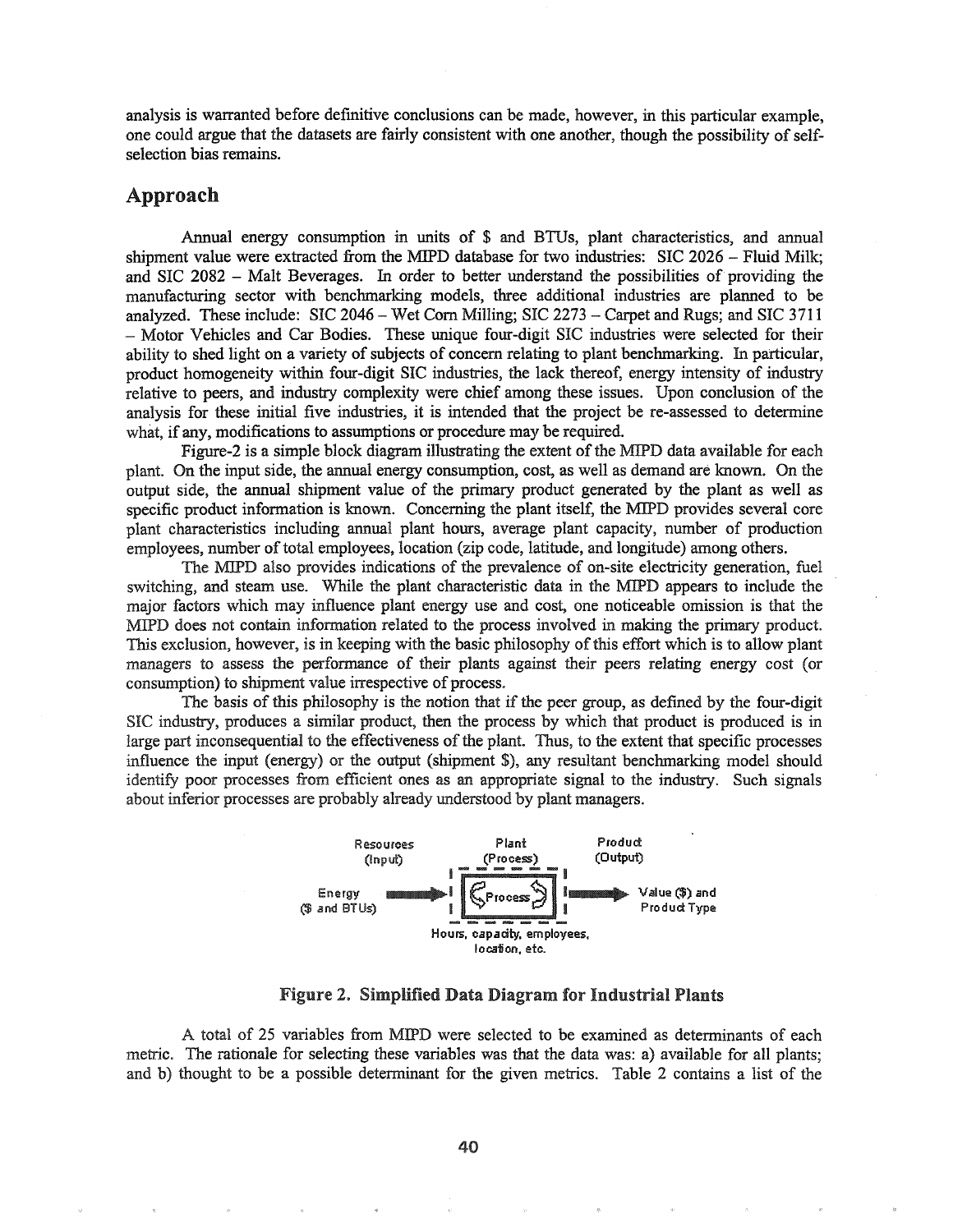variables used in the regression analysis. Given the number of variables in the MIPD, there are many metrics which can examined. Based on discussions with various plant managers and owners, two were chosen that reflect their interests, E\$OR and E\$/HR, as described earlier.

| <b>Standard Variables</b> |                               | <b>Binary Variables</b> |                                    |  |
|---------------------------|-------------------------------|-------------------------|------------------------------------|--|
| Variable                  | Description                   | Variable                | Description                        |  |
| Energy\$                  | Annual energy cost            | Cogen                   | Presence of cogeneration           |  |
| Capacity                  | Average annual plant capacity | SteamUse                | Presence of steam use              |  |
| <b>Eff</b> Hours          | Effective plant hours         | Switch                  | Ability to fuel switch             |  |
| Plnthr                    | Annual plant hours            | Generate                | Ability to generate elec. on-site  |  |
| Emps                      | Total # of employees          | <b>GenPct</b>           | On-site generation percentage      |  |
| Prodemps                  | Total # of production emp.    | Bulk                    | Milk in bulk containers (SIC 2026) |  |
| <b>CDD</b>                | Cooling degree days           | Packaged                | Milk in cartons (SIC 2026)         |  |
| <b>HDD</b>                | Heating degree days           | CottageCh               | Cottage cheese (SIC 2026)          |  |
| DD                        | Total degree days             | <i>IceCream</i>         | Ice cream (SIC 2026)               |  |
| Eff_Shipments             | Effective shipment value      | Yogurt                  | Yogurt (SIC 2026)                  |  |
| <b>Shipments</b>          | Annual shipment value         | <b>Bottled</b>          | Beer in bottles (SIC 2082)         |  |
| <b>Site</b>               | Annual site energy use        | Kegs                    | Beer in kegs (SIC 2082)            |  |
| Source                    | Annual source energy use      |                         |                                    |  |

Table 2. MIPD Variables Analyzed for E\$OR and E\$/HR

Prior to undertaking the analysis, screening criteria were applied to each four-digit SIC industry dataset from the MIPD to produce a more internally consistent and reliable dataset. These criteria excluded only those records that demonstrated clear indications of being, at least partly, in error. The general philosophy followed was to leave in records whenever possible, and to only remove records in extreme instances. Once done, the regression analysis was undertaken to identify the primary determinants of each metric discussed above.. The entire analysis included initial basic regressions which entailed examining the statistical relationship between the numerator and the denominator of each metric. So, to better understand the relationship and the magnitude of the significance of the relationship, for the case of E\$OR for example, energy cost was examined as a function of shipment value. Likewise, energy cost as a function of annual plant hours was investigated to determine the significance and degree of correlation between the numerator and denominator of the E\$/HR metric.

Next, log-log regressions were undertaken for each metric to identify the its primary determinants. Standard and semi-log regressions were also examined, however the log-log regression yielded the best results. In addition to utilizing log-log regressions, the White heteroskedasticity matrix was applied to further ensure consistent standard errors and covariance. The dominant and most common plant characteristics that drive plant E\$OR and E\$/HR were then identified. The regressions were then used to create predictive models for estimating both E\$OR and E\$/HR. As a final step, abbreviated look-up tables for E\$OR and E\$/HR values corresponding to decile and quartile gradations were developed to illustrate the range of values associated with the mean operating values.

### **Results**

One of the first steps of the analysis was to obtain an understanding of the basic relationship between the variables comprising each of the metrics prior to undertaking the full regressions. Table 3 and Table 4 list the results of the basic analysis of E\$OR and E\$/HR for SIC 2026 - Fluid Milk and 2082 - Malt Beverages respectively. While the R-squared value for the basic relationship between energy cost and plant hours appear low in both the SIC 2026 and SIC 2082 analyses, the approximate R-squared value for the entire metric is quite good once the other plant characteristic variables are included. The details of the approximate R-squared values follow.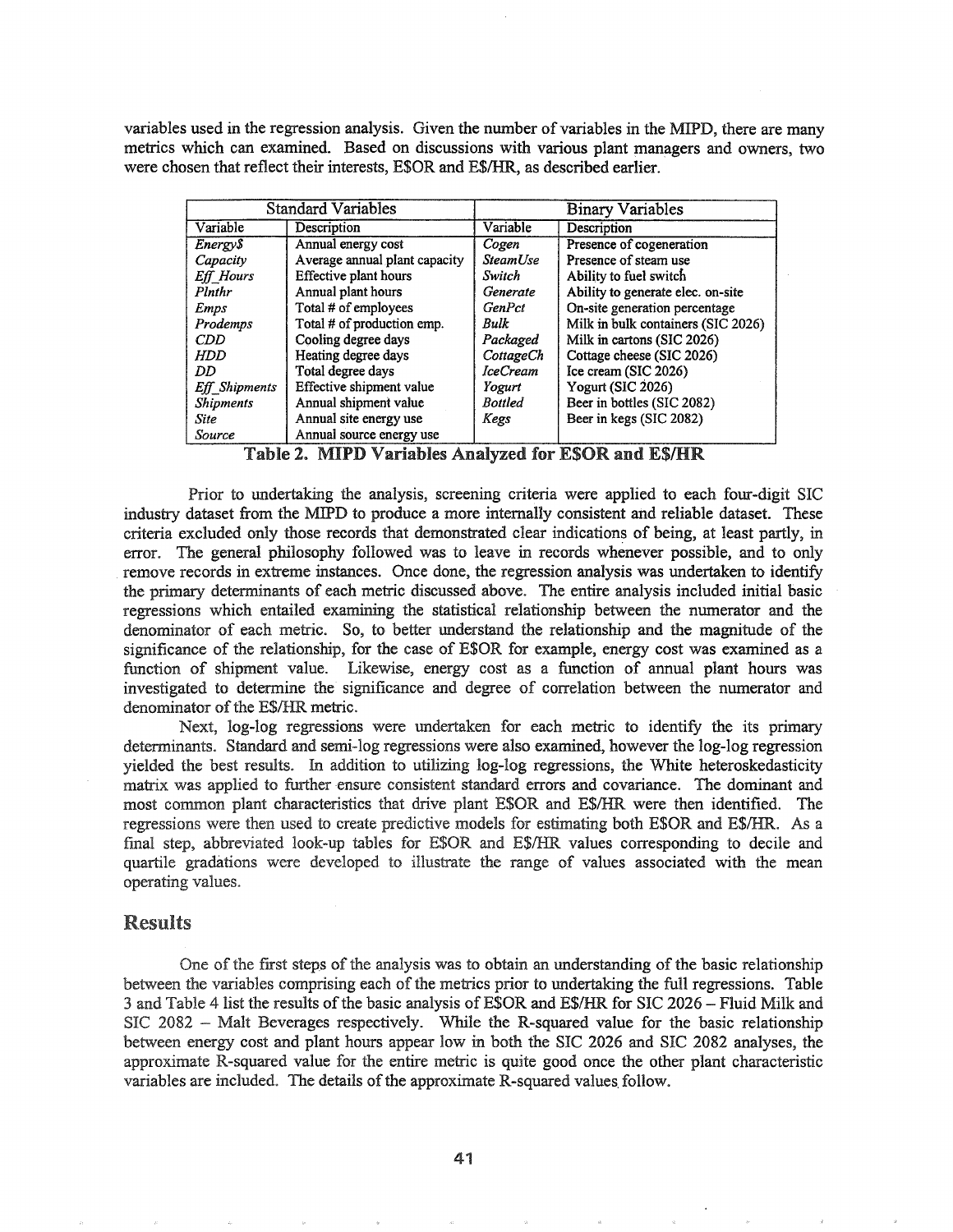| Energy Cost as a function of Shipment Value<br>Dependent Variable: Ln(Energy Cost) |             |          | Energy Cost as a Function of Plant Hours<br>Dependent Variable: Ln(Energy Cost) |       |       |  |
|------------------------------------------------------------------------------------|-------------|----------|---------------------------------------------------------------------------------|-------|-------|--|
| Variable                                                                           | Coefficient | t-Stat   | Variable<br>Coefficient<br>t-Stat                                               |       |       |  |
|                                                                                    | $-0.943$    | $-0.682$ |                                                                                 | 4.989 | 2.607 |  |
| Ln(Shipment Value)                                                                 | 0.788       | 10.12    | Ln(Plant Hours)<br>4.246<br>0.930                                               |       |       |  |
| R-squared: 0.53                                                                    |             |          | R-squared: 0.15                                                                 |       |       |  |
| Mean Dependent Variable: 13.15                                                     |             |          | Mean Dependent Variable: 13.15                                                  |       |       |  |

Table 3. Basic Relationships between Energy Cost and Shipment Value And Energy Cost and Plant Hours for SIC 2026

| Energy Cost as a function of Shipment Value<br>Dependent Variable: Ln(Energy Cost) |             |          | <b>Energy Cost as a Function of Plant Hours</b><br>Dependent Variable: Ln(Energy Cost) |          |          |  |
|------------------------------------------------------------------------------------|-------------|----------|----------------------------------------------------------------------------------------|----------|----------|--|
| Variable                                                                           | Coefficient | t-Stat   | Variable<br>Coefficient<br>t-Stat                                                      |          |          |  |
|                                                                                    | $-6.800$    | $-3.794$ |                                                                                        | $-9.603$ | $-2.968$ |  |
| Ln(Shipment Value)                                                                 | 1.120       | 11.95    | 7.295<br>2.757<br>Ln(Plant Hours)                                                      |          |          |  |
| R-squared: 0.83                                                                    |             |          | R-squared: 0.45                                                                        |          |          |  |
| Mean Dependent Variable: 14.55                                                     |             |          | Mean Dependent Variable: 14.55                                                         |          |          |  |

### Table 4~ Basic Relationships Between Energy Cost and Shipment Value And Energy Cost and Plant Hours for SIC 2082

Table 5 presents the results of the E\$OR and E\$/HR regressions for SIC 2026 - Fluid Milk. In both cases, two binary (aka "dummy") variables, each representing unique products ofthe industry, were found to be significant. These dummy variables addressed whether the primary product of the plant was ice cream or packaged milk, where the term "packaged" encompasses milk found in cartons and jugs.. Other product-related dummy variables were investigated as well, but were not found to be significant. These included yogurt, cottage cheese, and bulk. Also common to both metrics was the significance oftotal degree-days (DD) and average plant capacity, albeit in an indirect fashion. Since plant capacity was highly correlated with both annual shipment value and annual plant hours, two variable transformations within the dataset were explored; specifically effective shipment value and effective plant hours. These transformations essentially involved translating the raw value, be it shipment value or plant hours, to a theoretical value if the plant were operating at 100 percent capacity. The benefit of these transformations was the inclusion of plant capacity as a variable while not adversely affecting the results of the regression. The resulting regression models for E\$OR and E\$/HR in SIC 2026 manufacturing plants is:

Ln(E\$OR) =  $C_0$  +  $C_1$  x Ln(Effective Plant Hours) +  $C_2$  x Ln(# of Employees) +  $C_3$  x Ln(Degree Days) +  $C_4 x$  (Ice Cream) +  $C_5 x$  (Packaged)

Ln(E\$/HR) =  $C_0$  +  $C_1$  x Ln(Effective Shipment Value) +  $C_2$  x Ln(Degree Days) +  $C_3$  x Ln(Plant Hours) +  $C_4 x$  (Ice Cream) +  $C_5 x$  (Packaged)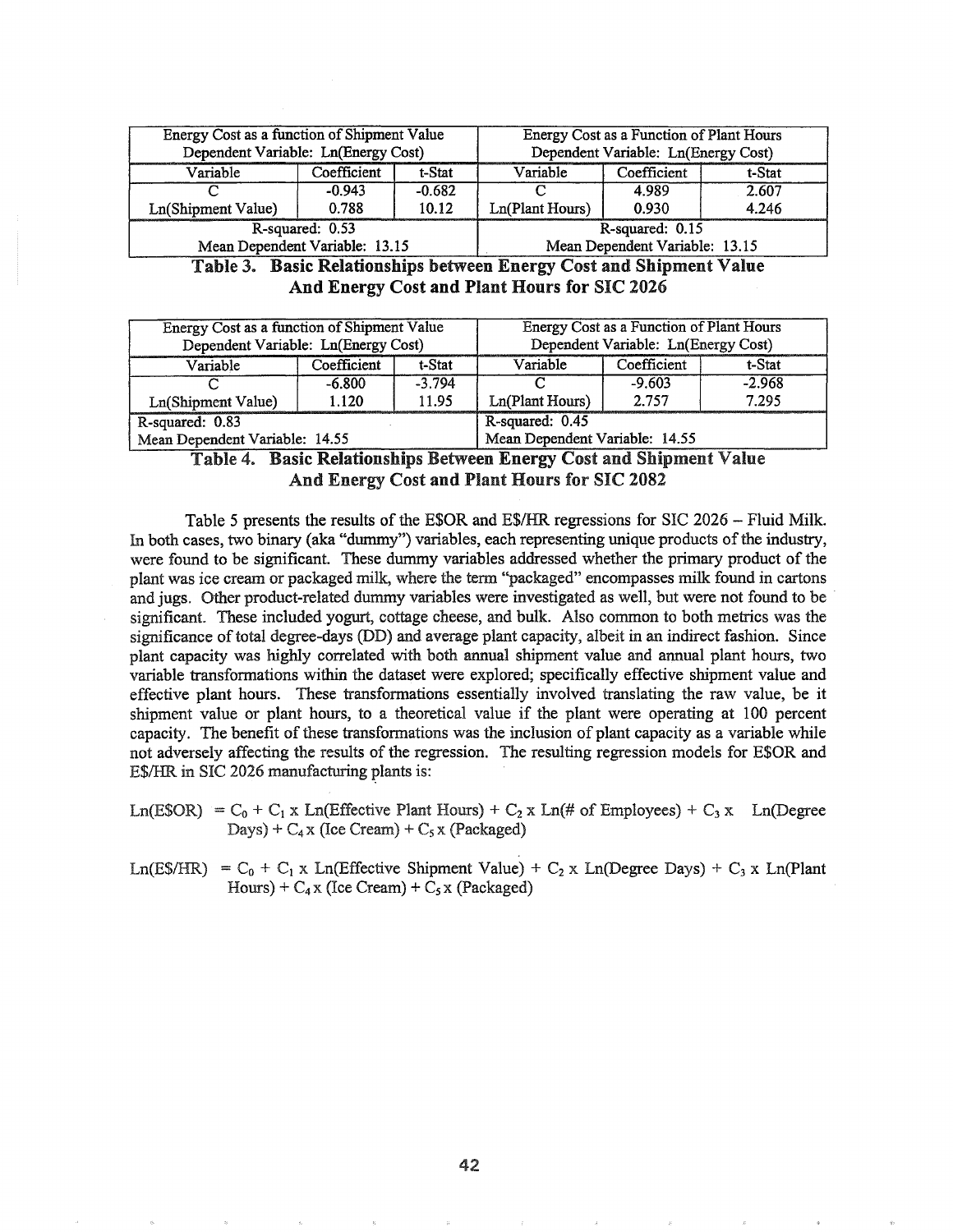| <b>ESOR</b> Model               |                |          | E\$/HR Model                   |                 |                |          |          |
|---------------------------------|----------------|----------|--------------------------------|-----------------|----------------|----------|----------|
| Dependent Variable: Ln(E\$OR)   |                |          | Dependent Variable: Ln(E\$/HR) |                 |                |          |          |
| Variable                        | Coeff.         | Value    | t-Stat                         | Variable        | Coeff.         | Value    | t-Stat   |
| Intercept                       | $C_0$          | $-1.807$ | $-0.946$                       | Intercept       | $C_0$          | $-0.031$ | $-0.014$ |
| Ln(Eff Hours)                   | $C_1$          | 0.174    | 1.137                          | Ln(Eff Ship)    | $C_{1}$        | 0.697    | 8.696    |
| Ln(Emps)                        | C <sub>2</sub> | $-0.270$ | $-2.793$                       | Ln(Plant Hours) | C <sub>2</sub> | $-0.624$ | $-3.750$ |
| Ln(DD)                          | $C_3$          | $-0.354$ | $-2.149$                       | Ln(DD)          | $C_{3}$        | $-0.317$ | $-1.866$ |
| Ice Cream                       | $C_4$          | 0.336    | 2.419                          | Ice Cream       | $\rm{C}_4$     | 0.440    | 4.201    |
| Packaged                        | $C_{5}$        | $-1.611$ | $-16.54$                       | Packaged        | $\mathbf{C}$   | $-1.817$ | $-14.57$ |
| R-squared: 0.16                 |                |          | R-squared: 0.50                |                 |                |          |          |
| Mean Dependent Variable: -4.733 |                |          | Mean Dependent Variable: 4.377 |                 |                |          |          |

Table 5. ESOR and ES/HR Regression Summary for SIC 2026

Defining the approximate R-squared  $(R^2)$  of the entire metric as:

 $R^2$ <sub>Approximate</sub> =  $R^2$ <sub>Basic</sub> +  $R^2$ <sub>Metric</sub> x (1 –  $R^2$ <sub>Basic</sub>)

yields an approximate R-squared of 0.61 for the E\$OR metric and 0.58 for the E\$/HR. metric. The use of approximate R-squares is helpful to understand the overall explanatory power of the model where the dependent variable is itself effectively a regression, albeit an extremely simple and arguably mis-specified one.

Table 6 presents the results for SIC 2082 - Malt Beverages. As was the case with SIC 2026, dummy variables representing unique products of the industry and unique plant characteristics were included in the analysis.. Two product-related dummy variables represented beer in bottles and beer in kegs, and three plant-characteristic dummy variables were represented: the ability to fuel switch; the usage of steam; and the on-site generation of electricity. None of these dummy variables were found to be significant in both the E\$OR and the E\$/HR. analysis.. The number of employees and plant hours were also common to both models as being significant.. The E\$OR model also revealed the significance of effective shipment value even though shipment value was also part of the metric itself. On the surface this may appear to be an oddity, however there are some analogous situations with commercial buildings where, in some cases, a building's area (in square feet) is a determinant for energy intensity defined as energy per square foot.. The resulting regression models for E\$OR and E\$/HR in SIC 2082 manufacturing plants is:

 $Ln(ESOR) = C_0 + C_1 x$  Ln(Effective Shipment Value) + C<sub>2</sub> x Ln(# of Employees) + C<sub>3</sub> x Ln(Plant Hours)

| ESOR Model                      |                               |          |                                | E\$/HR Model                          |              |          |          |  |
|---------------------------------|-------------------------------|----------|--------------------------------|---------------------------------------|--------------|----------|----------|--|
|                                 | Dependent Variable: Ln(E\$OR) |          |                                | Dependent Variable: Ln(E\$/HR)        |              |          |          |  |
| Variable                        | Coeff                         | Value    | t-Stat                         | Variable                              | Coeff        | Value    | t-Stat   |  |
| Intercept !                     | $C_{0}$                       | $-7.462$ | $-2.517$                       | Intercept                             | $C_{\alpha}$ | $-6.668$ | $-1.604$ |  |
| $Ln(Eff$ Ship)                  | $C_{1}$                       | $-0.807$ | $-3.216$                       | 2.210<br>Ln(Emps)<br>$C_{1}$<br>0.729 |              |          |          |  |
| Ln(Emps)                        | C <sub>2</sub>                | 0.851    | 3.065                          | Ln(Shipments)<br>0.258<br>$C_{2}$     |              |          | 0.937    |  |
| Ln(Plant                        | $C_{3}$                       | 0.721    | 2.201                          | Ln(Capacity)                          | $C_{3}$      | 0.786    | 1.085    |  |
| Hours)                          |                               |          |                                |                                       |              |          |          |  |
| R-squared: 0.36                 |                               |          | R-squared: 0.84                |                                       |              |          |          |  |
| Mean Dependent Variable: -4.509 |                               |          | Mean Dependent Variable: 5.790 |                                       |              |          |          |  |

 $\text{Ln}(ES/HR) = C_0 + C_1 x \text{ Ln}(H \text{ of } Employes) + C_2 x \text{ Ln}(Shipment Value) + C_3 x \text{ Ln}(Capacity)$ 

Table 6. ESOR and ES/HR Regression Summary for SIC 2082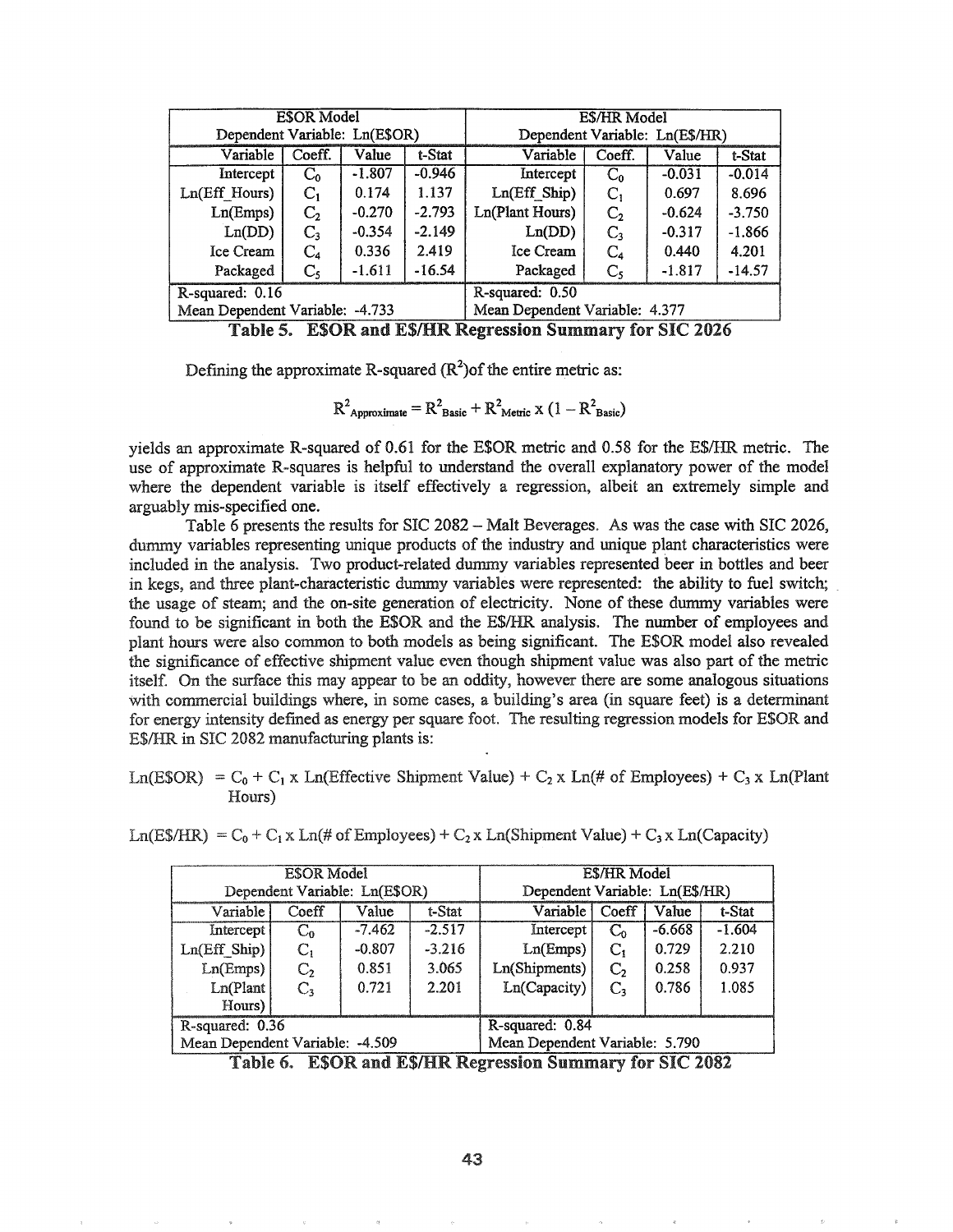Using the equation referenced previously, based on these results the approximate R-squared for the E\$OR model is then 0.89 and 0.91 for the E\$/HR. model.

To illustrate the models created above, frequency distribution plots for both metrics were developed. The frequency distributions that follow represent the normalized data values, which is to say that the raw data records were run through the respective models prior to plotting. Trend lines are included on each frequency distribution as a reference. Figure-3a and Figure-3b are the frequency distribution plots relating to SIC 2026 for E\$OR and E\$/HR respectively. Likewise, Figure-4a and Figure-4b are the frequency distribution plots for SIC 2082. The shape of the trend lines approximating these distributions generally took the form of classical gamma distributions common to such analysis.

The final step of the analysis involved the development of abbreviated look-up tables relating the value of the metric corresponding to deciles. The values in the look-up tables shown in Table 7, represent the metric values along decile gradations for plants operating at the mean conditions for plant characteristics, input, and output.. Values corresponding to quartile gradations are also provided in Table 7 for additional reference. The creation of these look-up tables in conjunction with the predictive model equations above, allow for the customization of the look-up tables to an individual plant. Thus, plant managers can be afforded the opportunity to assess plant perfonnance against their peers while properly accounting for the specific operating characteristics of their plant.



Figure 3. Frequency Distributions of ESOR and ES/HR for SIC 2026



Figure 4. Frequency Distributions of ESOR and ES/HR for SIC 2082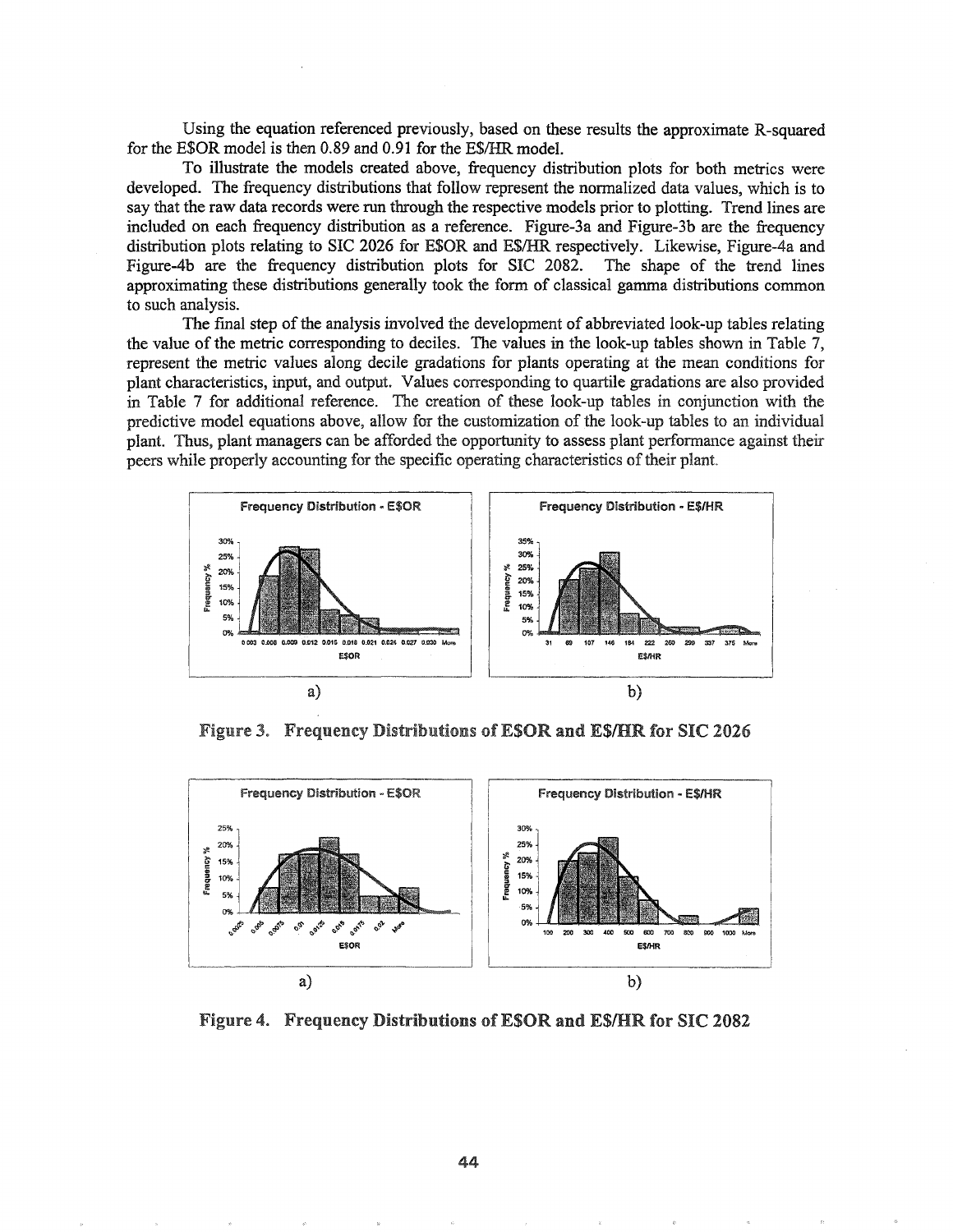## Conclusions and Next Steps

Although MECS data at a four-digit SIC industry level was not available for the Fluid Milk industry, the MECS data did appear reasonably consistent with the MIPD data for the Malt Beverage industry. With each future analyses of individual industries, assessing the consistency between the two databases should be considered a required step. Those industries that appear reasonably consistent, may warrant further analyses, while those that do not should be discarded as not being suitable for plant-level performance benchmarking.

|            |             | SIC 2026 - Fluid Milk | SIC 2082 - Malt Beverages |               |  |
|------------|-------------|-----------------------|---------------------------|---------------|--|
|            | <b>ESOR</b> | E\$/HR                | <b>ESOR</b>               | <b>E\$/HR</b> |  |
| Percentile | (S/S)       | (\$/Hour)             | (S/S)                     | (\$/Hour)     |  |
| 100        | 0.0028      | 31.00                 | 0.0039                    | 117.00        |  |
| 90         | 0.0044      | 54.51                 | 0.0055                    | 160.00        |  |
| 80         | 0.0059      | 65.22                 | 0.0073                    | 205.08        |  |
| 75         | 0.0069      | 84.65                 | 0.0076                    | 223.14        |  |
| 70         | 0.0075      | 90.91                 | 0.0078                    | 237.56        |  |
| 60         | 0.0084      | 101.03                | 0.0096                    | 276.94        |  |
| 50         | 0.0088      | 109.62                | 0.0109                    | 320.66        |  |
| 40         | 0.0094      | 118.25                | 0.0115                    | 340.18        |  |
| 30         | 0.0107      | 129.97                | 0.0141                    | 404.94        |  |
| 25         | 0.0116      | 141.63                | 0.0146                    | 431.57        |  |
| 20         | 0.0131      | 153.10                | 0.0148                    | 454.77        |  |
| 10         | 0.0182      | 214.99                | 0.0181                    | 568.16        |  |
|            | 0.0325      | 413.36                | 0.0966                    | 2775.37       |  |

### Table 7. Abbreviated Look-up Table of ESOR and ES/HR Corresponding to Selected Percentiles for SIC 2026 and SIC 2082

Regression analyses of plant characteristics developed from the MIPD data appear useful as a means to compare the performance of individual manufacturing plants to peer groups of like plants at an individual industry level.. While the results thus far seem promising, it must be understood that both industries examined to date produce products which are relatively homogeneous. Similarly, the raw product entering the plant is generally homogenous as well, both in terms of physical attributes and embodied energy. Thus, more analysis is needed for complex industries having varying product inputs and outputs to investigate the prospects for plant-level benchmarking. Upon completion ofthe analyses of additional industries a software tool is intended to be created to begin testing models with additional data. In future analyses, annual energy consumption instead of annual energy cost will also be examined. Both E\$OR and E\$/HR are financially-based metrics that may have appeal among plant managers and owners. However, energy consumption may be a more equitable manner for plant managers or owners with plants in both high and low energy cost regions of the country to objectively evaluate plant perfonnance since plant siting decisions are not solely based on energy cost concerns.

While the quantity of variables available in the MIPD is relatively small, the intuitively significant plant characteristics and important measures of both plant input and output are included. Upon scrutiny and analysis of the data, it appears as though simple benchmarking models can be created that can provide plant managers with the capability to assess the performance of their manufacturing plants against their peers.